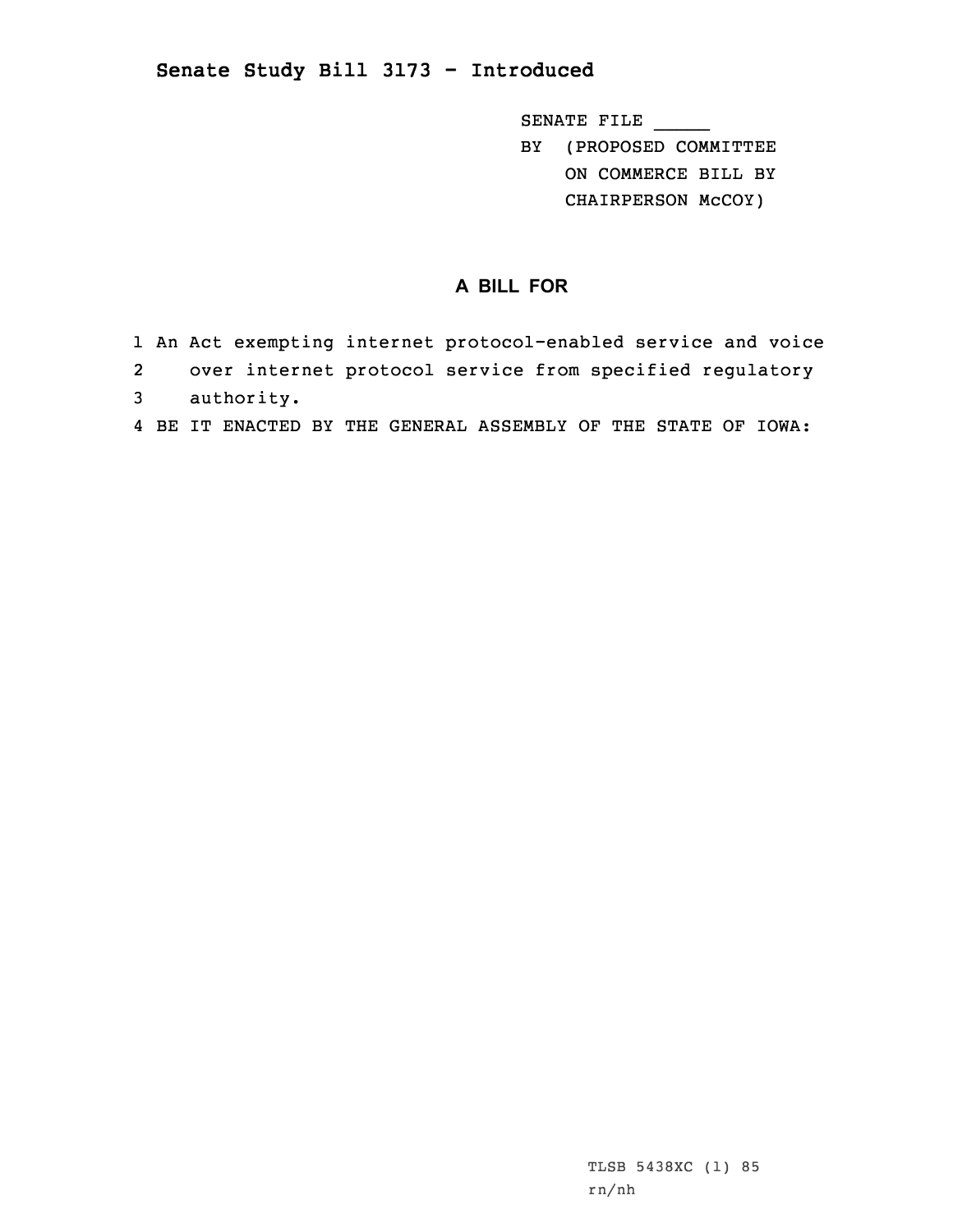1 Section 1. NEW SECTION. **476.30 Internet protocol-enabled service and voice over internet protocol service —— regulation.** 1. Notwithstanding any other provision to the contrary, <sup>a</sup> department, agency, board, or political subdivision of the state shall not by rule, order, or other means directly or indirectly regulate the entry, rates, terms, or conditions for internet protocol-enabled service or voice over internet protocol service.

9 2. For the purposes of this section:

 *a. "Internet protocol-enabled service"* means any service, capability, functionality, or application that uses internet protocol or any successor protocol and enables an end user to send or receive voice, data, or video communication in internet protocol format or <sup>a</sup> successor format.

15 *b. "Political subdivision"* means the same as defined in 16 section 145A.2.

 *c. "Voice over internet protocol service"* means an internet protocol-enabled service that facilitates real-time, two-way voice communication that originates from, or terminates at, <sup>a</sup> user's location and permits the user to receive <sup>a</sup> call that originates from the public switched telephone network and to terminate <sup>a</sup> call on the public switched telephone network. *"Voice over internet protocol service"* does not include <sup>a</sup> service that uses ordinary customer premises equipment with no enhanced functionality that originates from and terminates on the public switched telephone network, undergoes no internet protocol conversion, and provides no enhanced functionality to end users due to the provider's use of internet protocol technology.

30 3. This section shall not be construed to modify or affect 31 the following:

 *a.* The application or enforcement of <sup>a</sup> law or rule that may apply generally to the conduct of business in this state, including but not limited to consumer protection and unfair or deceptive trade practice laws or rules.

 $-1-$ 

LSB 5438XC (1) 85 rn/nh 1/3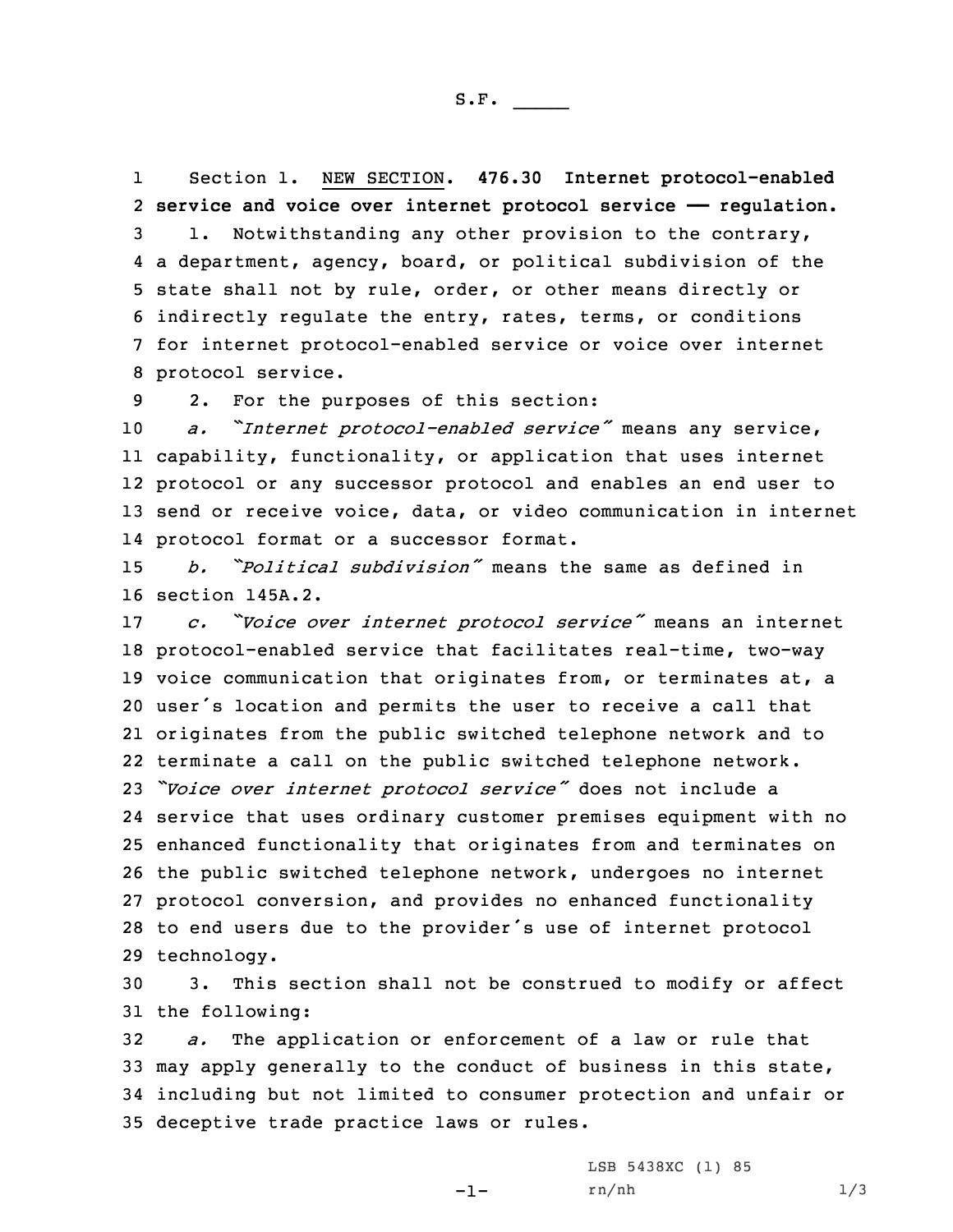S.F.  $\rule{1em}{0.15mm}$ 

1 *b.* The board's authority under 47 U.S.C. §§251 and 252. 2 *c.* Surcharges for enhanced 911 services pursuant to chapter 3 34A or assessments for dual party relay service pursuant to 4 chapter 477C.

## 5 EXPLANATION

6 **The inclusion of this explanation does not constitute agreement with** <sup>7</sup> **the explanation's substance by the members of the general assembly.**

 This bill provides that, notwithstanding any other provision to the contrary, <sup>a</sup> department, agency, board, or political subdivision of the state shall not by rule, order, or other means directly or indirectly regulate the entry, rates, terms, or conditions for internet protocol-enabled service or voice over internet protocol service.

14 The bill defines "internet protocol-enabled service" to mean any service, capability, functionality, or application that uses internet protocol or any successor protocol and enables an end user to send or receive voice, data, or video communication in internet protocol format or <sup>a</sup> successor format. The bill defines "voice over internet protocol service" to mean an internet protocol-enabled service that facilitates real-time, two-way voice communication that originates from, or terminates at, <sup>a</sup> user's location and permits the user to receive <sup>a</sup> call that originates from the public switched telephone network and to terminate <sup>a</sup> call on the public switched telephone network. The bill provides that "voice over internet protocol service" does not include <sup>a</sup> service that uses ordinary customer premises equipment with no enhanced functionality that originates from and terminates on the public switched telephone network, undergoes no internet protocol conversion, and provides no enhanced functionality to end users due to the provider's use of internet protocol technology. The bill references <sup>a</sup> definition of "political subdivision" contained in Code section 145A.2 as meaning any county, township, school district, or 34 city.

<sup>35</sup> The bill provides that the bill's provisions regarding

 $-2-$ 

LSB 5438XC (1) 85 rn/nh 2/3